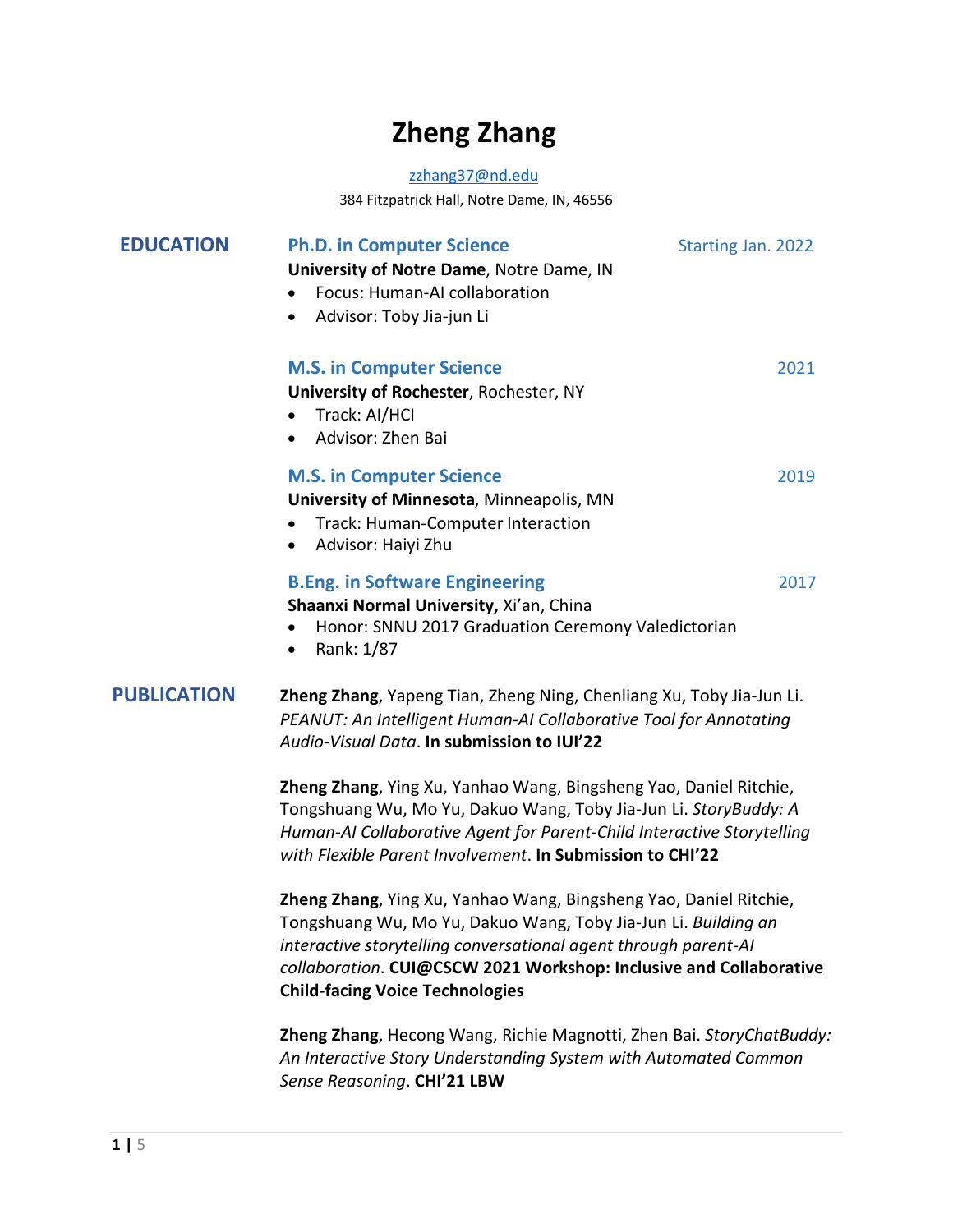Weiwen Leung\*, **Zheng Zhang**\*, Daviti Jibuti, Jinhao Zhao, Maximilian A Klein, Casey Pierce, Lionel Robert, Haiyi Zhu. *Race, Gender and Beauty: The Effect of Information Provision Affects Online Hiring Biases.* **CHI'20** (\*equal contribution)

Hao Fei Cheng, Ruotong Wang, **Zheng Zhang,** Fiona O'Connell, Terrance Gray, Max Harper, Haiyi Zhu. *Explaining Decision-Making Algorithms through UI: Strategies to Help Non-Expert Stakeholders.* **CHI'19**

#### **RESEARCH Error taxonomy, detection, and repair of NL2SQL model**

 **PROJECTS** *Advisor: Toby Jia-Jun Li, University of Notre Dame Jun. 2021 – Now*

- Coding the error types of the state-of-the-art NL2SQL models
- Developing error labeling system
- Developing user interface that supports a range of NL2SQL error detection and repair methods
- Writing a paper to be submitted to CSCW 2022 as the first author

#### **Human-in-the-loop system for audio-visual data annotation**

*Advisor: Toby Jia-Jun Li, University of Notre Dame Jul. 2021 – Now*

- Developed human-in-the-loop system that facilitates the labeling of audio-visual data
- Designed and conducted user study of the labeling system
- Wrote a first-author paper submitted to IUI'22

#### **Storytelling system with automatic question generation**

#### *Advisor: Toby Jia-Jun Li, University of Notre Dame Jun. 2021 – Sep. 2021*

- Developed storytelling system that supports automatic story question generation and flexible parent involvement
- Conducted user study to test the usability and effectiveness of the storytelling system
- Completed data analysis of the study results
- Wrote a first-author paper submitted to CHI'22

#### **Knowledge-aware visual commonsense reasoning**

#### Advisor: Zhen Bai, University of Rochester Sep. 2019 – May. 2021

- Preprocessed ConceptNet data and extracted subgraph for QA instance as commonsense resource
- Trained GCN to learn contextual embedding for concepts in subgraph
- Developed knowledge-aware visual commonsense reasoning model
- Conducted experiment on VCR dataset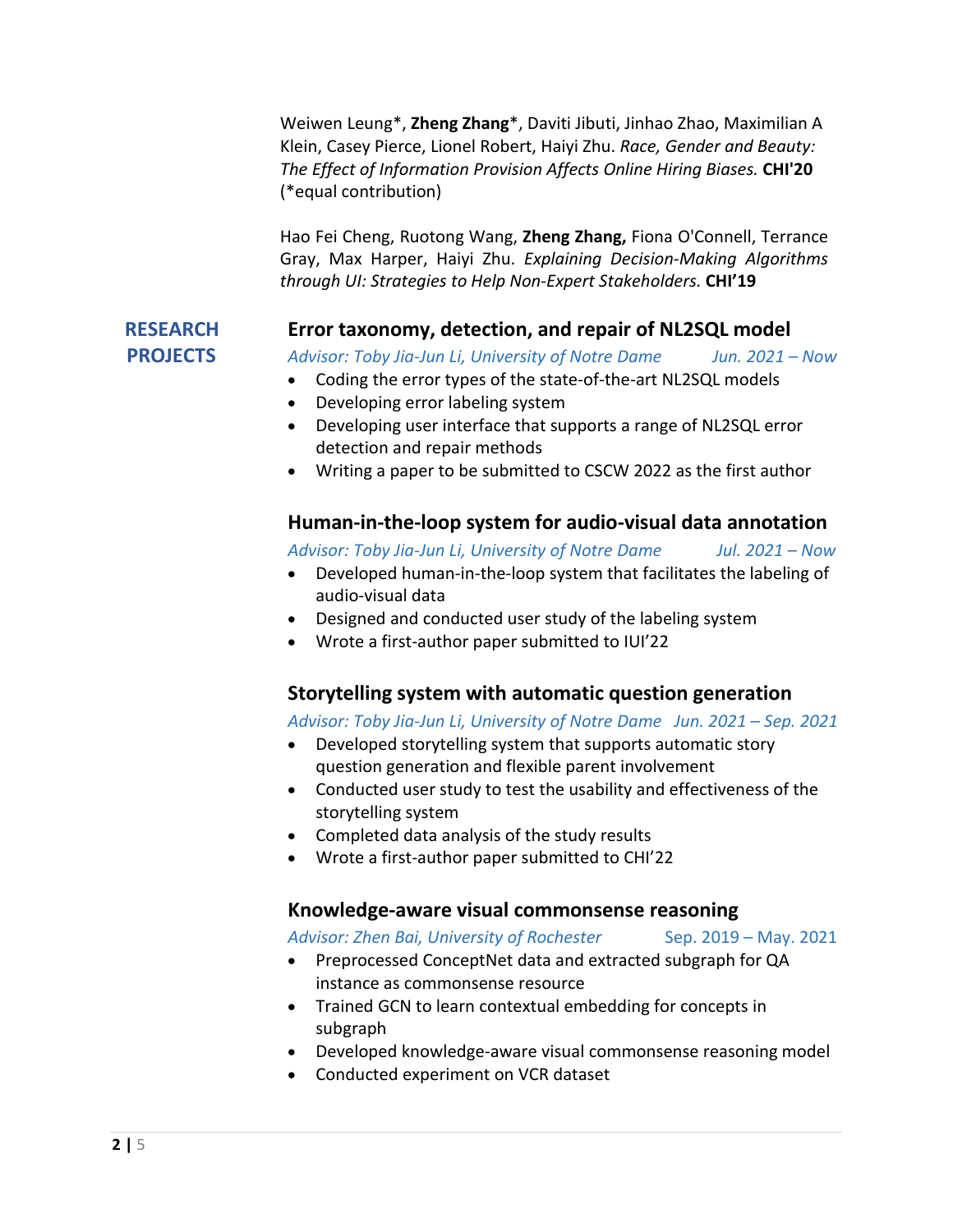## **HAICOR: Human-in-the-loop tool for enhancing the rationality of AI commonsense reasoning**

 *Advisor: Zhen Bai, University of Rochester* Sep. 2019 – May. 2021

- Designed and developed platform facilitating lay users' debugging rationality of AI commonsense reasoning with intelligent argumentative scaffolding
- Developed GPT-2 based knowledge-aware commonsense reasoning model for naïve psychological need prediction on *ROCStories* dataset
- Conducted user study for testing the usability of platform

# **Race, Gender and Beauty: The Effect of Information Provision Affects Online Hiring Biases**

# *Advisor: Haiyi Zhu, University of Minnesota* Jul. 2018 – Apr. 2019

- Developed study website for investigating the effects of racial, sexual, beauty bias on online hiring decision making
- Conducted online user study measuring employees' performance and characteristics as well as employers' hiring decision-making
- Conducted quantitative and qualitative analysis over user data to examine the effect of each type of bias on online hiring decisionmaking

# **Explaining Decision-Making Algorithms through UI: Strategies to Help Non-Expert Stakeholders**

*Advisor: Haiyi Zhu, University of Minnesota Jun. 2018 – Sep. 2018*

- Responsible for developing dataset and simulated machine learning model of graduate admission used to elicit subject feedback and design principle
- Performed subject log data processing and quantitative analysis, verify hypotheses
- Performed qualitative analysis and abstracted design strategies away from open-ended responses
- Interviewed with stakeholders and transcribed their feedbacks

#### **Cost-effectiveness of novel strategies for cervical cancer**

*Advisor: Shalini Kulasingam, University of Minnesota Jun. 2018 – Sep. 2018*

- Developed Markov model for predicting cost-effectiveness of candidate novel strategies for cervical cancer with TreeAge
- Performed sensitivity analyses by varying accuracy estimates (Primary, ATHENA-VBA, ATHENA non-VBA) for each screening per strategy
- Performed Cost-effectiveness analysis by employing traditional CEA with ICERs for Primary, ATHENA VBA and ATHENA non-VBA
- Analyzed intermediate results for all fundamental indicators under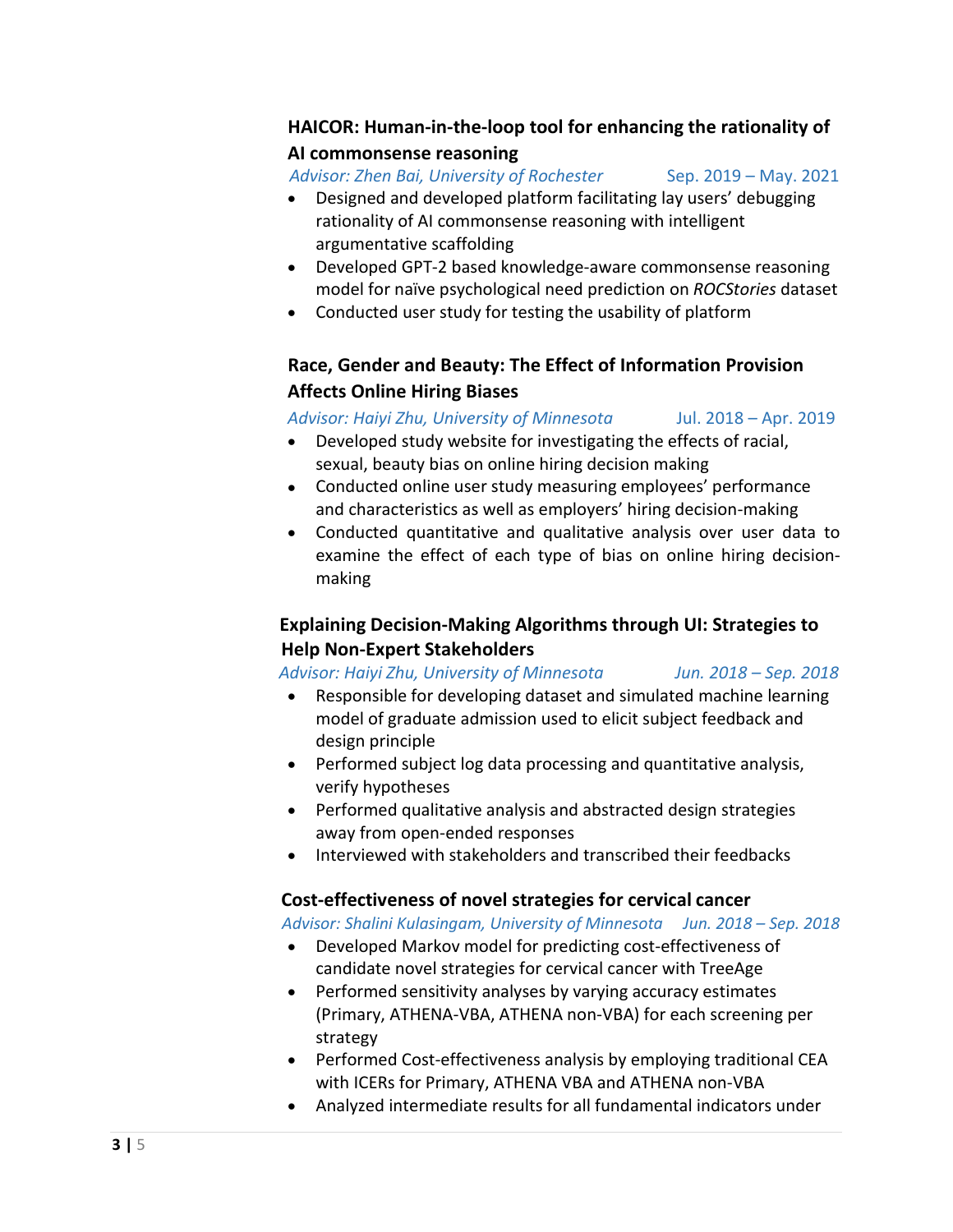each accuracy estimate

#### **Visual question answering mobile app**

 *Advisor: Changsheng Xu, Chinese Academy of Science Feb. 2017 - Jul. 2017*

- Designed and implemented CNN model to extract features of images and question/answer pairs, and implemented visualsemantic embedding, jointly modeled word embedding and translation
- Designed crowdsourcing mechanism to refine the answer lists returned by model
- Personalized the user experience in mobile app by customizing the image
- Developed Q&A app 'V guessing', which can list top candidate answers for any question you asked about the displayed picture

| <b>TEACHING</b><br><b>EXPERIENCE</b> | <b>CSC280: Computer Models and Limitations</b><br><b>Head Teaching Assistant</b><br>University of Rochester, Rochester, NY                             | <b>Fall 2020</b>     |
|--------------------------------------|--------------------------------------------------------------------------------------------------------------------------------------------------------|----------------------|
|                                      | CSC282/482: Design and Analysis of Algorithm<br><b>Head Teaching Assistant</b><br>University of Rochester, Rochester, NY                               | Spring 2020, 2021    |
| <b>HONORS</b><br>(Selected)          | <b>SNNU Pacemaker to Merit Student - top 0.05%</b><br>Shaanxi Normal University                                                                        | 2016                 |
|                                      | National Scholarship - top 3%<br>The Ministry of Education of P.R. China                                                                               | 2014                 |
|                                      | <b>SNNU Fellowship (6 times, top 5%)</b><br>Shaanxi Normal University                                                                                  | $2013 - 2017$        |
| <b>RESEARCH</b><br><b>MENTORING</b>  | <b>Hecong Wang</b><br>Spring 2020 - May 2021<br>University of Rochester, BS in Computer Science and Physics<br><b>Working on HAICOR project</b>        |                      |
|                                      | <b>Richie Magnotti</b><br>University of Rochester, MS in Computer Science<br>Now PhD student at Rutgers University<br><b>Working on HAICOR project</b> | Fall 2019 - May 2021 |